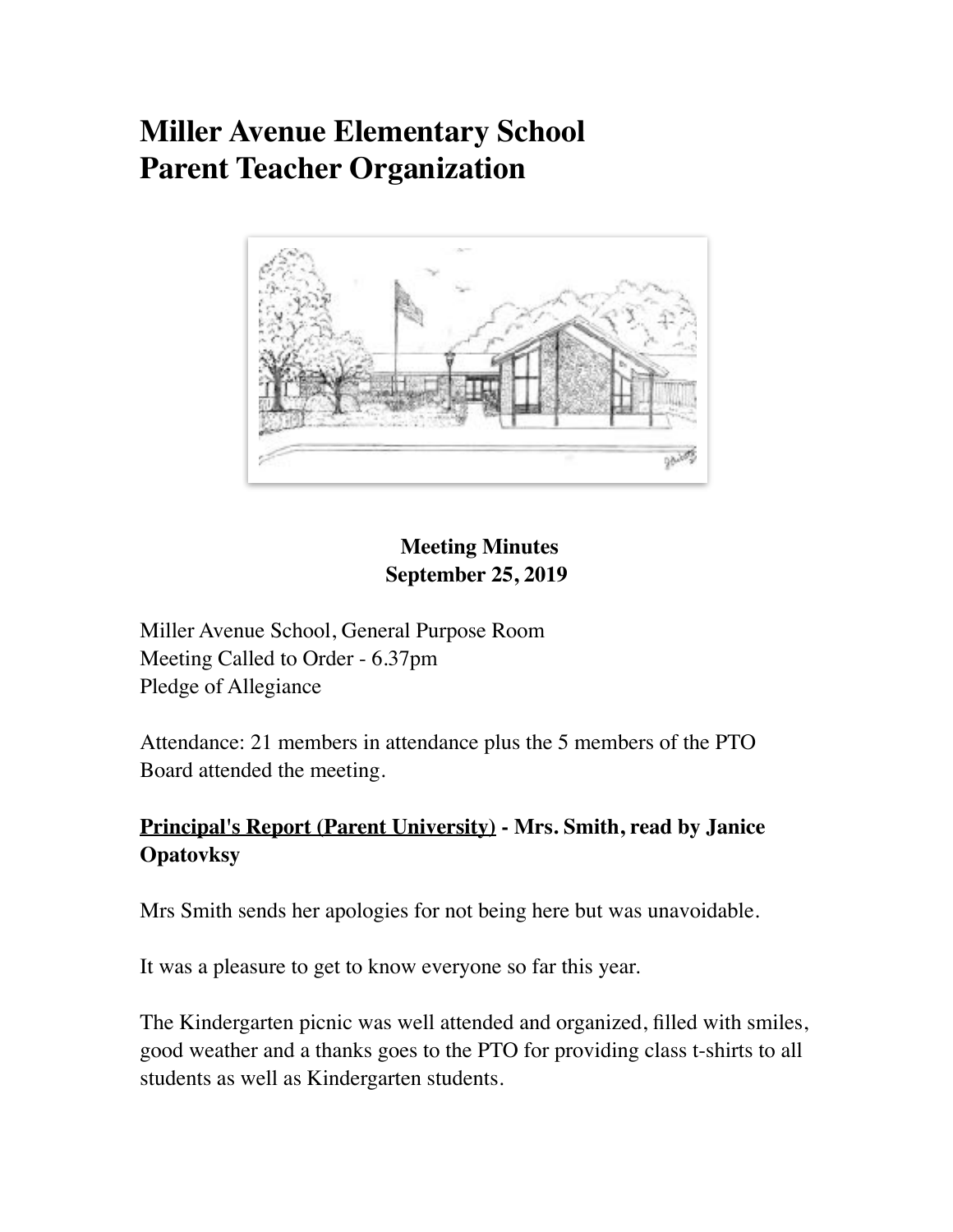A thank you for the Welcome Back Lunch to staff on Superintendents Conference Day (September 3rd 2019) that was for all staff from the PTO. It is a busy day, so a grab and go lunch for all was appreciated - thank you. The Open House on September 12th was well attended and feedback was positive, with the PTO, WHAM, WAC and SEPTA all represented.

Picture Day went well - thank you all who volunteered and for the 2nd grade picture day also.

Food Service began last week - students were excited and Mrs. Smith was pleased how smooth everything went.

Fall decorations placed last week look beautiful around school - thank you PTO.

A thank you for the tea and coffees surprise for teachers this week.

It is clear that the PTO are dedicated in helping Miller Avenue students feel like they are at home away from home. Thank you.

PTO Board members introduced themselves to the PTO.

#### **Treasurer's Report - Lauren Verderosa**

Pizza line is set to be the same - doubled for 2 days, but for half of year.

Bagels and chicken nuggets lines are halved due to food service ending January 2020.

A new Parents Night Out line added. The date and location is to be determined. There will be donated raffle baskets, live music and food/drinks. The PTO are looking for basket donations from local businesses and locals. It will be 100 people minimum to guarantee the night. It was at Willow Creek in the past. Baiting Hollow is an idea. Suggestions for location requested. Melissa Brandt chairing.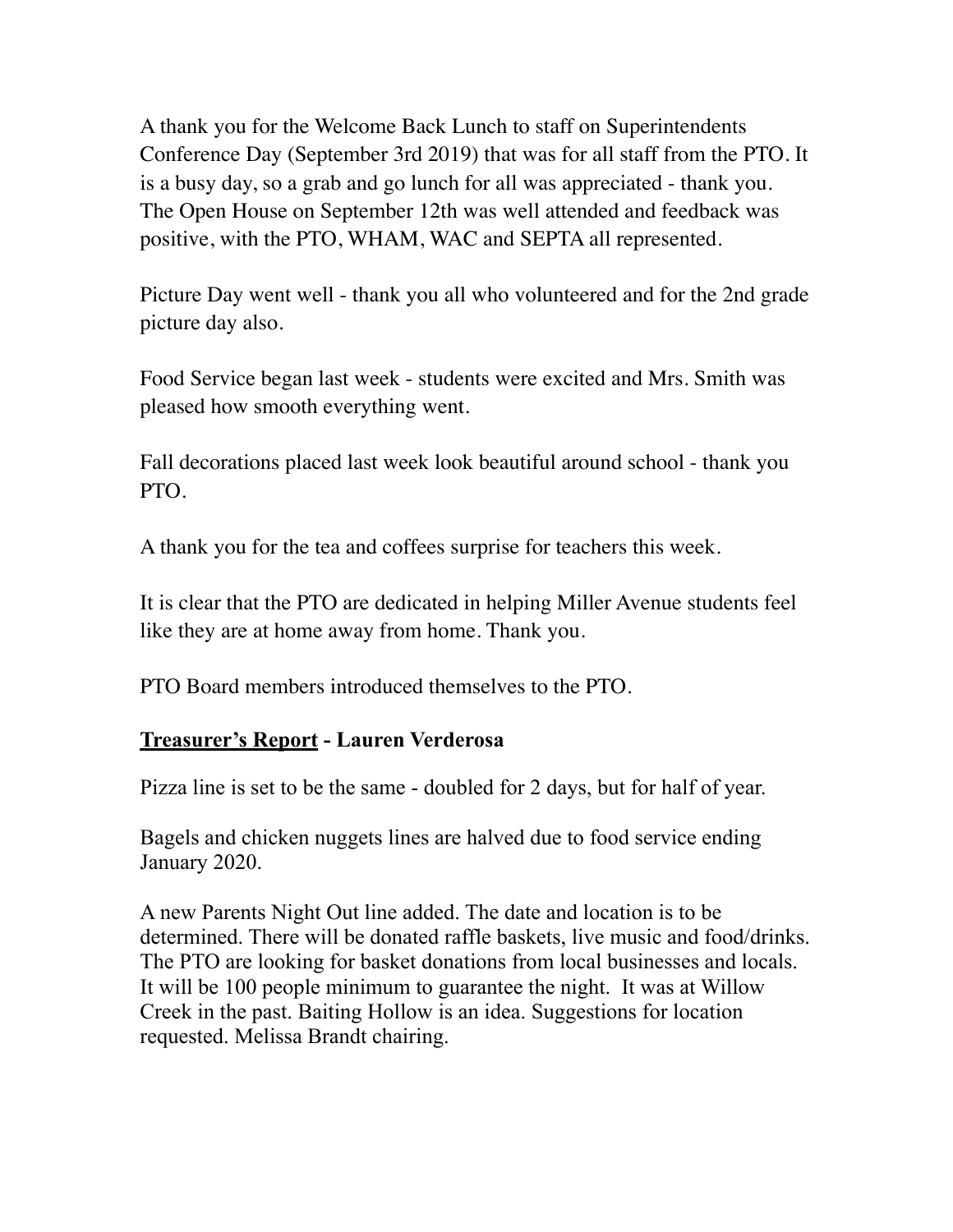The Budget is same as last year with Parents Night Out added to off set Food Service reductions from January 2020.

## **President's Report - Elizabeth Valencia**

### **Old Business-**

The Kindergarten Play date in August went well with new friends made, free class shirts given out and good weather.

All students should now have class T-shirts. Thanks to Ashley and Lauren on the PTO for helping all students receive T-shirts at school.

Picture Day went very smoothly- thank you Kristen! Retakes are October 30th.

Food Service went off to a very good start. The food service links are closed now. Food service through PTO is still planned to end in January. We will pass along information as soon as it is given to us from the district about the switch to Food Service being shuttled in from the Middle School in January 2020. Thank you to all food chairs- Debbie, Christine, Ashley, Deb, Erin, Robyn and Maria!

PTO Membership Drive is ongoing throughout year. There is a link is on the Miller Avenue PTO website.

Fall beautification at school looks lovely thank you Lauren and Ashley.

### **New Business-**

Kids Stuff Coupon books were already sent home. This is a fundraiser for the school. 50% of proceeds go to the PTO for student needs. Please purchase or return books by October 4. They are \$25 each. Cash or check made out to Miller Avenue PTO.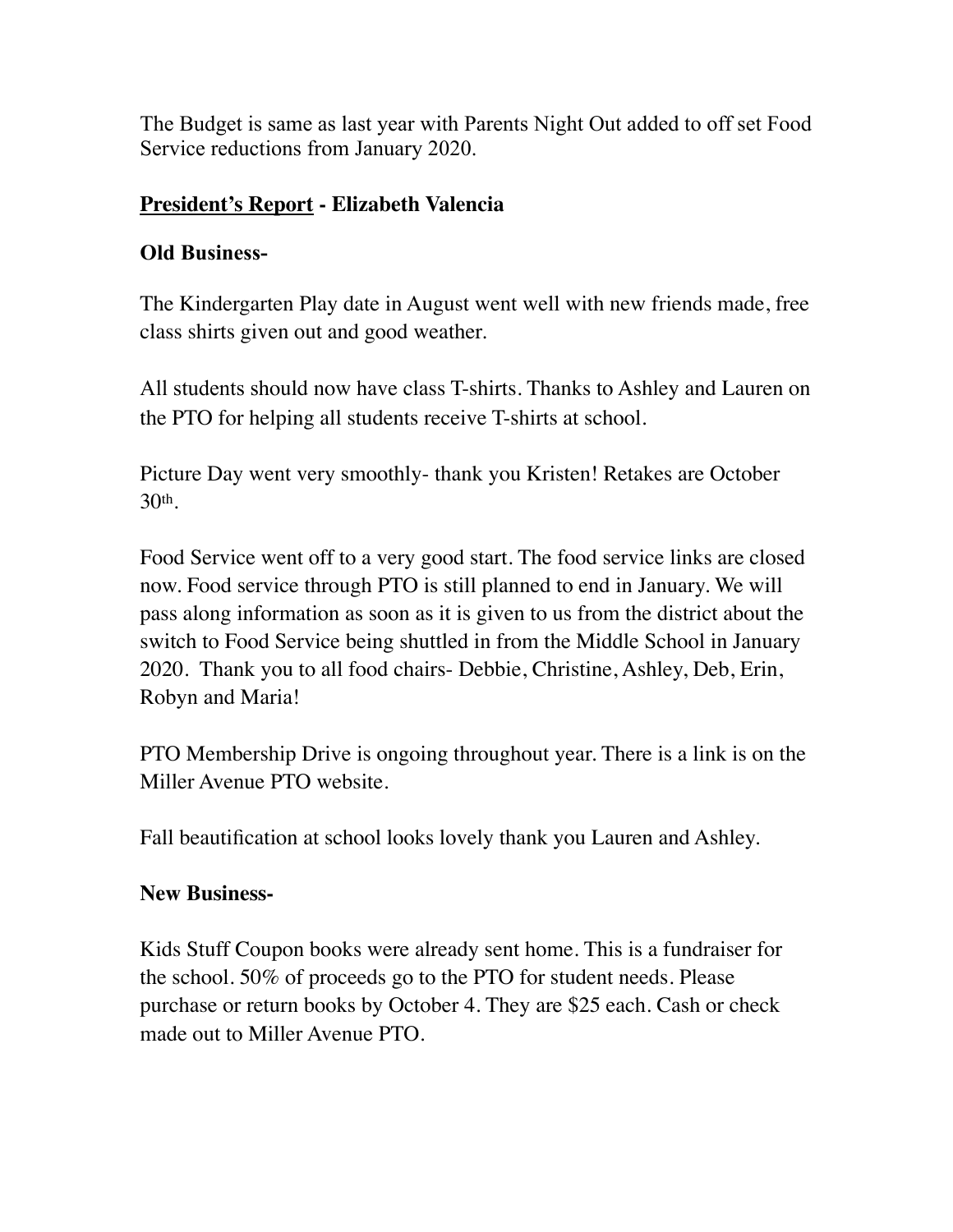The Fall Festival is on Thursday, October 3rd 4:30 at Fink's Farm. If you purchase a ticket by 5:00 pm on September 26th, then you may pick up your tickets at the school anytime on September 27th with Mrs Linda Anderson at the office. Any tickets not picked up or purchased after that will be sent home with your child on October 2nd. Lost bracelets are not refundable or replaceable. Sales will completely close October 1st and all tickets will then have to be purchased at the door for \$12. Bracelets are here today for pick up after the meeting. This event is discounted from \$17 regular farm price so save money by going with Miller Avenue School on October 3rd while raising money for the PTO.

Smencils are the first Wednesday of every month, beginning October 3 thank you Debbie and Robyn! This is the sale of smelly pens, pencils, stickers for children during lunch. Please send your child in with cash on the day itself. A warning for gels and crayons - they are not make up or for young children.

The 3rd Annual Fathers Charity Event Flag Football is on October 4th 6:00 pm at the High School. All proceeds and donations go to The Andrew McMorris Foundation. Spouses are playing and all are encouraged and welcome to attend!

Box Tops for Education are running for Miller Avenue School - two ways to collect until the end of the year - thank you Sue for chairing! - You can download the app and then take a picture of your shopping receipt on the app. You can also collect coupons until end of year too. There is a Facebook page about the app with details. Remember it is valid only for 14 days from date of purchase to take picture and scan into the app. Also find the button on the app to register for your kids' class to help them win the class contest.

The Book Fair is scheduled for October 22-25 (set up on October 21 after PTO meeting!) There also an evening book fair on October 23rd for families to shop together and help children choose items. Please sign up to volunteer by visiting tinyurl.com/MillerArcticFair -Thank you Ashley and Erin!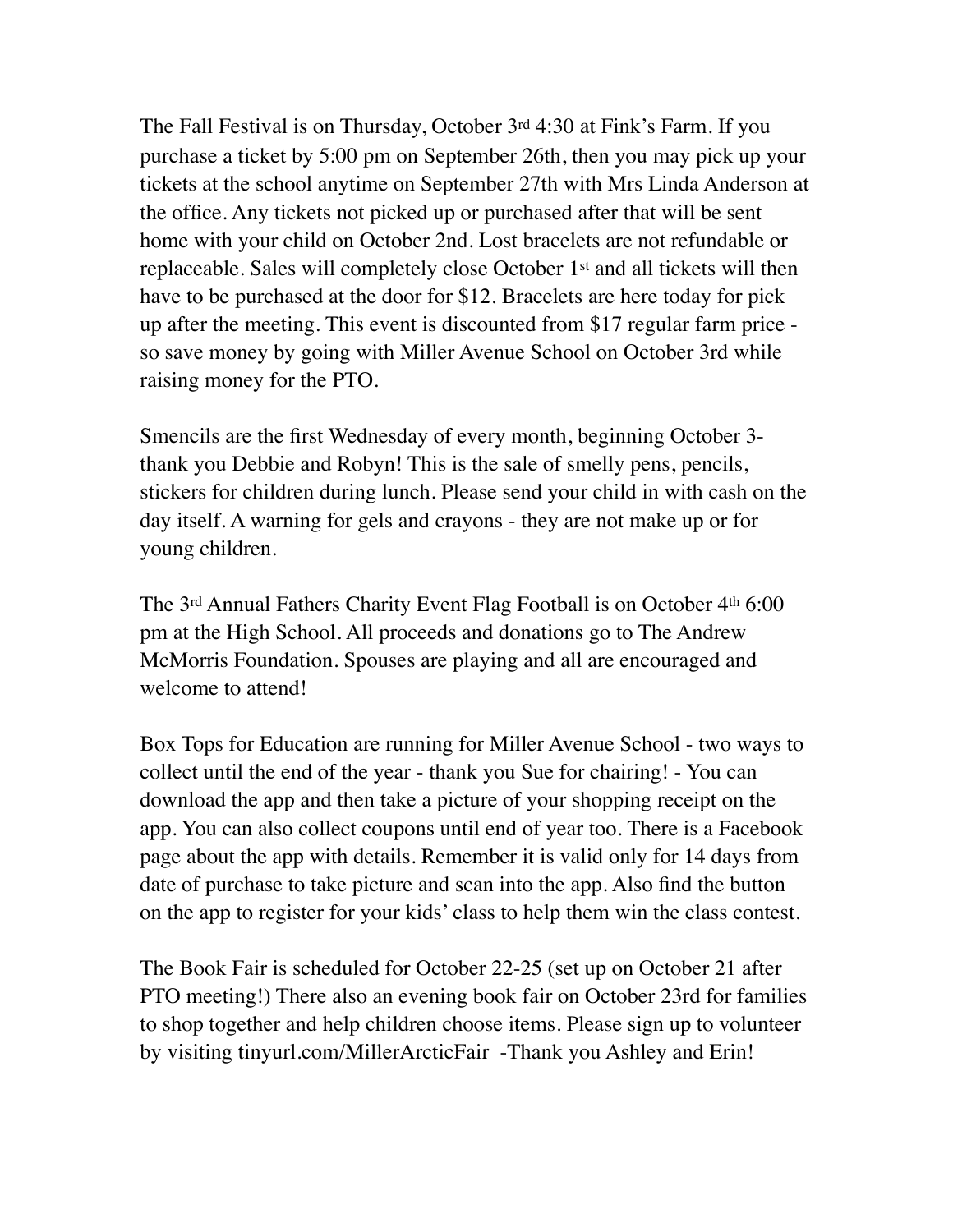Students must buy a book first before other items during school time book fair.

Candy Buy Back will be this year again - please donate extra Halloween candy sending into school and our local dentist donates overseas to the military. There are Monster collection boxes ready for students "to feed the monsters the candy" - this will be a grade level contest.

Volunteers/ Chairs Needed are for the Year-Book or can be co-chairs by grade level.

The PTO are looking for more fundraising options to help with food service loss:

- One idea is Raise Craze where 90% of profits that are donated go to the school for good deeds done in the neighborhood.

- One idea is Yankee Candle sales.
- One idea is a Shoe drive- collecting shoes. It is 40c per pair of shoes approximately for a 60 day campaign. They then collect it. It looks like \$1000 approximately for small school could be raised. Kelly interested in being chairperson.

Miller Avenue School has Amazon Smile already set up so please use this [www.smile.amazon.com](http://www.smile.amazon.com) It's the same as Amazon, but you purchase using the url listed and only have to select the school as the nonprofit one time and then Amazon donates to the school every time.

#### **Welcome and Presentation - Co-president of SEPTA - Kristen**

SEPTA is a Special Ed PTA for the whole district. SEPTA works with families who work with children in inclusion classrooms, special services, autism spectrum, special education services and more. The meetings have range of speakers and presentations. There is information on services, clubs, sports programs and best buddies programs.

It is a PTA for all. The next meeting everyone is invited to attend is on October 24th 6.30pm at the Middle School.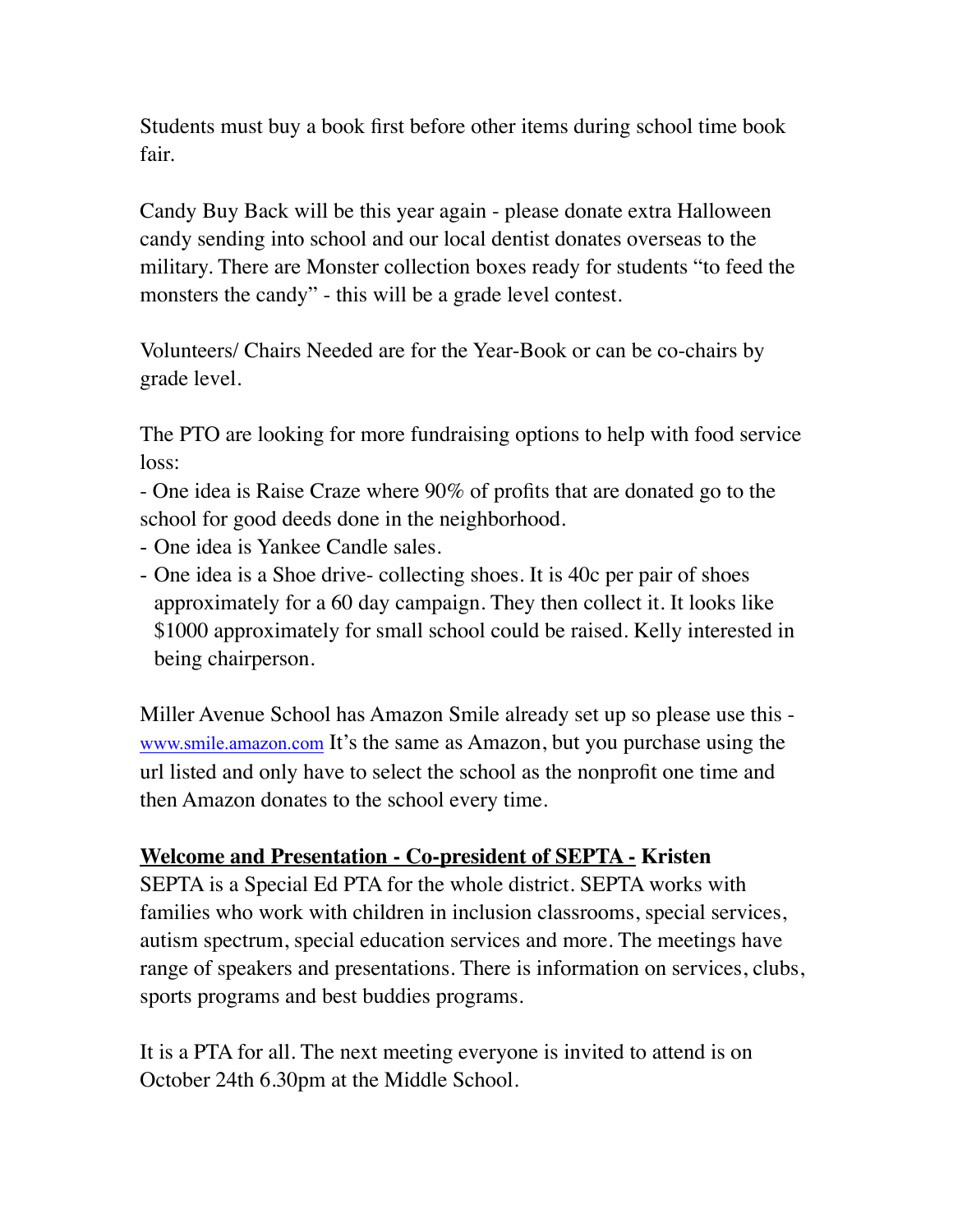There is a clothing drive currently going until November 10th for gently used shoes, clothes towels, raising 20c per pound. Over 35 bags have been collected already.

There is also a Holiday Pie Drive as a joint WHAM fundraiser. Order forms are available at this meeting. The pick up date is in November. Please order ahead of time for pies and donuts. These funds will be split with WHAM. SEPTA wants to know any questions and ideas and are growing.

#### **Other Business - Elizabeth Valencia**

Please make sure to check our website and Facebook page for up to date important info. There are also flyers printed at the meetings. Please email for any questions and please reach out with any thoughts or concerns.

There is a vote to adopt the budget.

Questions from Robyn Heavey about 2nd grade moving up being \$1000 this might not be enough. Student Council is \$750. Last year it was \$500 for this item. Suggestion to move \$250 from Student Council to Moving Up for 2nd grade (bagel breakfast, pens, drawstring bags, DJ; burgers and hot dog lunch, yearbooks are in the Yearbook line).

There was feedback that Moving Up Day was like a Field Day repeat. The suggestion was to make it an afternoon ceremony for parents, and use the morning for field games for students only. Also another suggestion is to have the ice cream man for students (approx \$400) instead of lunch for all. Another suggestion is to have a 2nd grade only fundraiser in the winter, to help off set year-book and ceremony. Another suggestion is to add \$250 more to Smencils line and the profit will be returned. There was feedback that the 2nd grade move up ceremony had too much food last year but it was good to have everyone fed. A suggestion is to have pizza, watermelon, and ice pops instead. Another suggestion is to keep it simple - have a ceremony, ice pop, watermelon, making it a shorter day for parents. Or to focus on the making the ceremony special, maybe dividing into classes after with kind words from teachers, or art in class groups. The final suggestion was to have a 2nd grade parent meeting to plan the 2020 moving up day.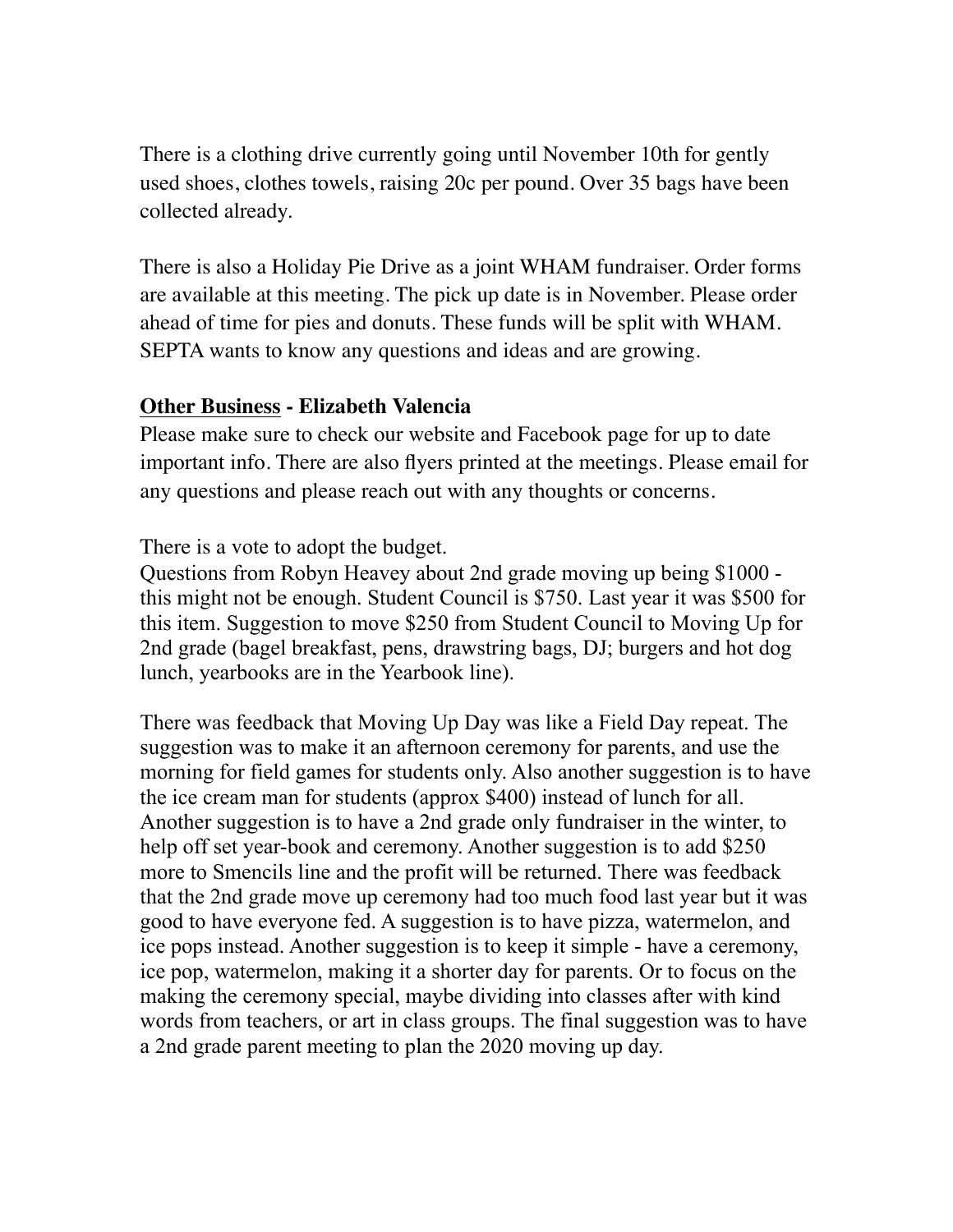There is a question about PARP not being in the new budget? Janice answered that it will be changed to school managing from reading teachers and teacher volunteers creating a theme and kick off assembly. There will still be a Family Literacy Night building on mystery readers, teacher swaps, screen turn off week, maybe having an evening event game night, putting covers over TVs. The PTO will be contacted for help after the theme is decided. The PTO buys a book for everyone using scholastic dollars so not needed in the budget. \$800 was for PARP last year - so motion to add it back in as \$500. There could be a Read-a-thon to support this.

The first grade \$1000 can be used better with new ideas welcome. Last year it was used for beach buckets for Beach Day (buckets, bubbles, sunglasses, color visors), in addition to Holtsville Ecology Center and BNL trips.

Membership Fees are to pay parent booster club to have Tax ID as well as accountant for insurance and taxes. Fees for BJs, Amazon Prime, Booster.

There was a unanimous vote to adopt the budget and make the changes of moving \$250 from Student Council (making it \$500) to 2nd Grade (making it \$1250).

Sportswear volunteers are planning to get moving with orders.

There was a question about the Coupon Books that came home - what the funds are raised for as the flyer missing from some. Half of the proceeds go to the school - so more details how funds used in the future would be helpful.

#### **New meeting schedule:**

The next meeting time was moved to 6.30pm on October 21st 2019 at Miller Avenue School. Volunteers are welcome before and after the meeting to help set up the book fair.

Motion to adjourn at 7.36pm, accepted.

Minutes recorded by Miller Avenue Recording Secretary, Emma Tees

## **MILLERAVENUEPTO.ORG**